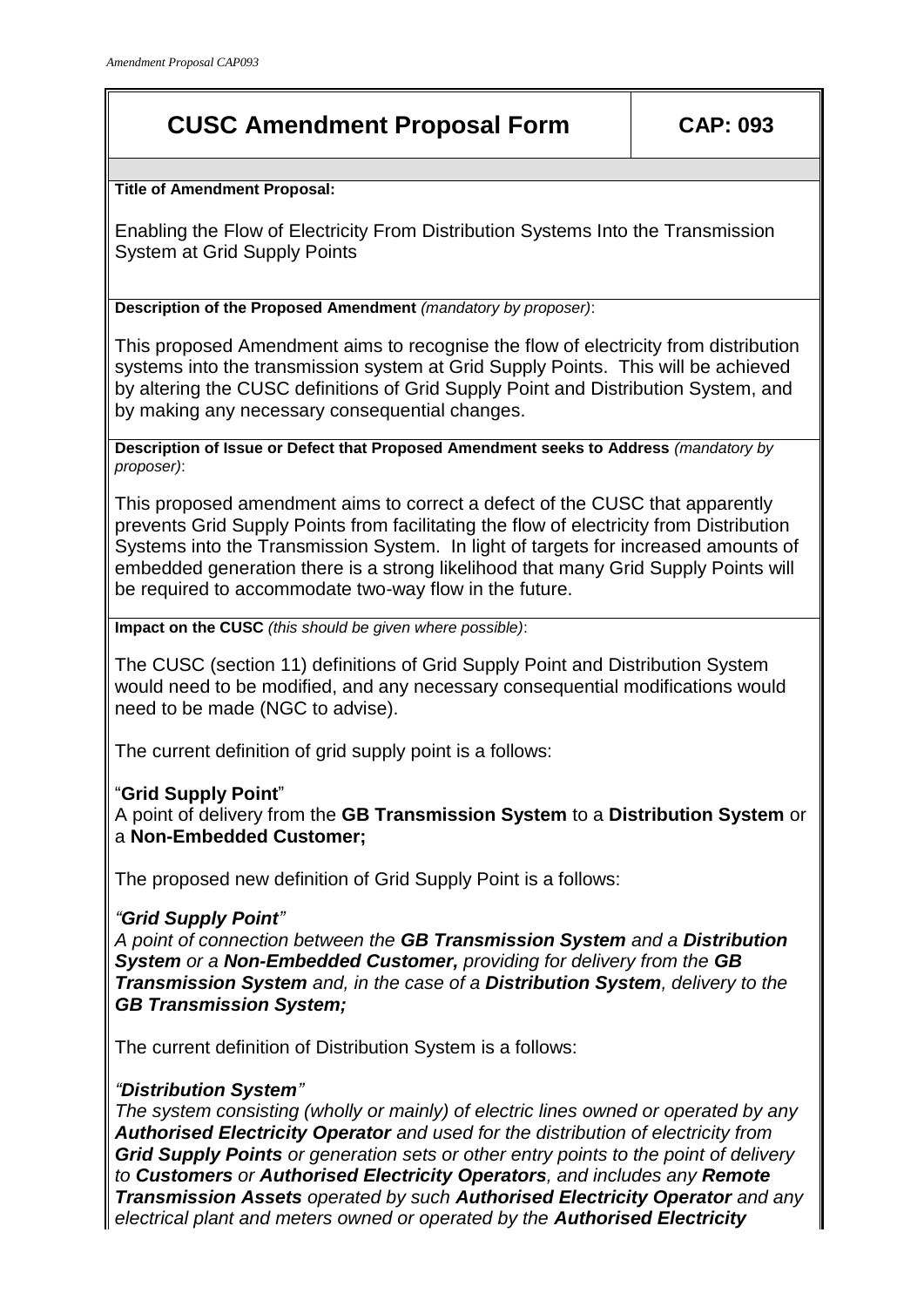*Operator in connection with the distribution of electricity, but shall not include any part of the GB Transmission System;*

The proposed new definition is a follows:

### *"Distribution System"*

*The system consisting (wholly or mainly) of electric lines owned or operated by any Authorised Electricity Operator and used for the distribution of electricity from or to Grid Supply Points, or Embedded generators or other entry points, from or to Customers or Authorised Electricity Operators, and includes any Remote Transmission Assets operated by such Authorised Electricity Operator and any electrical plant and meters owned or operated by the Authorised Electricity Operator in connection with the distribution of electricity, but shall not include any part of the GB Transmission System;*

**Impact on Core Industry Documentation** *(this should be given where possible)*:

Impact on core industry documents and the STC to be determined by NGC

**Impact on Computer Systems and Processes used by CUSC Parties** *(this should be given where possible)*:

Impact on relevant computer systems and processes to be determined by NGC

**Details of any Related Modifications to Other Industry Codes** *(where known)*:

None known

**Justification for Proposed Amendment with Reference to Applicable CUSC Objectives\*\***  *(mandatory by proposer)*:

The current version of the CUSC does not specifically accommodate the possibility of the flow of electricity from Distribution Systems into the Transmission System. It is anticipated that there will be an increasing requirement for two-way flow between the Transmission System and Distribution Systems. This amendment is designed to allow licensed distributors to continue to meet their obligations to provide connections for both demand and generation. Central Networks believes this will better facilitate effective competition in the generation and supply of electricity. In particular, and consistent with Government' targets, it paves the way for connection to distribution networks of significant amounts of embedded generation.

In addition to better meeting the Applicable CUSC Objectives, this proposal would better align the CUSC definition of Grid Supply Point with that in both the BSC ("Grid Supply Point": means a Systems Connection Point at which the Transmission System is connected to a Distribution System), and the MRA ("Grid Supply Point" has the meaning given to that term in the Balancing and Settlement Code)